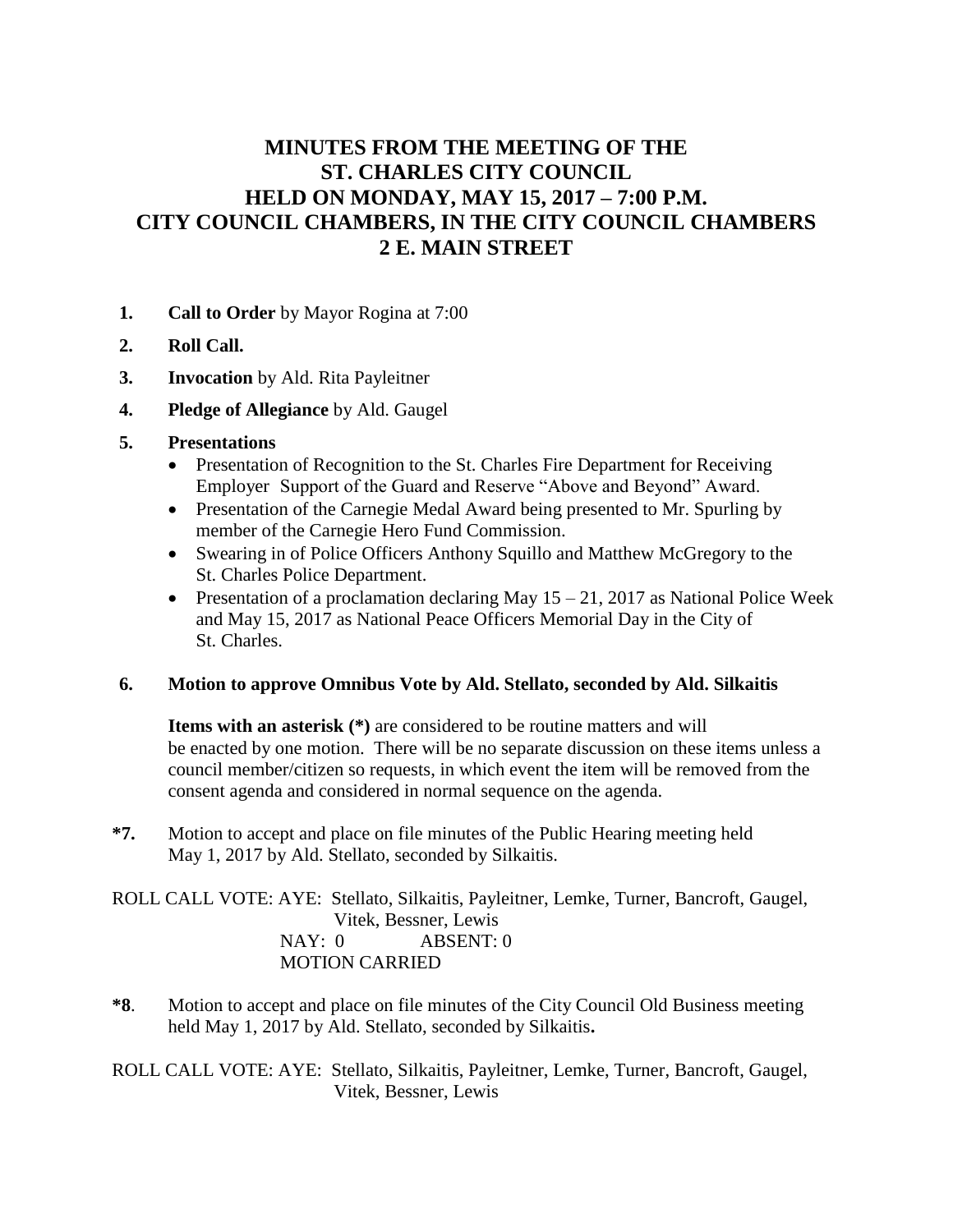#### NAY: 0 ABSENT: 0 MOTION CARRIED

**\*9.** Motion to accept and place on file minutes of the City Council New Business meeting Held May 1, 2017 by Ald. Stellato, seconded by Silkaitis

ROLL CALL VOTE: AYE: Stellato, Silkaitis, Payleitner, Lemke, Turner, Bancroft, Gaugel, Vitek, Bessner, Lewis NAY: 0 ABSENT: 0 MOTION CARRIED

**\*10.** Motion to approve and authorize issuance of vouchers from the Expenditure Approval List for the period of 04/24/2017 – 05/07/2017 the amount of \$1,454,454.68 by Ald. Stellato, seconded by Silkaitis

ROLL CALL VOTE: AYE: Stellato, Silkaitis, Payleitner, Lemke, Turner, Bancroft, Gaugel, Vitek, Bessner, Lewis NAY: 0 ABSENT: 0 MOTION CARRIED

## **I. New Business**

**A.** Presentation of a recommendation from Mayor Rogina to reappoint Kelly Potts to the Corridor Improvement Commission. Motion to approve by Ald. Bessner, seconded by Ald. Lemke

ROLL CALL VOTE: AYE: Stellato, Silkaitis, Payleitner, Lemke, Turner, Bancroft, Gaugel, Vitek, Bessner, Lewis NAY: 0 ABSENT: 0 MOTION CARRIED

**B.** Motion to approve a **Resolution 2017-64** Authorizing the Mayor and the City Clerk of the City of St. Charles to Waive the Bid Procedure and Accept the Blanket Cable Quote from Anixter, Inc., for Okonite Cable for Fiscal Year 2017/18.

**Minick:** Thank you Mr. Mayor. We are seeking a motion to approve a resolution to waive the bid procedure to accept the blanket cable quote from Anixter Incorporated for Okonite cable for fiscal year 2017/2018 for the electric utility. Anixter Incorporated of Matton is the exclusive distributor of Okonite brand specific cable and that is the standard cable we utilize within our underground cable applications for the electric utility. We have had this standard in place for several years and we've utilized the Okonite brand. We have been successful in our quest to get Anixter to hold their pricing for 2017/2018 at the same levels that they quoted for 2016/2017. We have also compared our pricing from Anixter to the pricing provided to other area electric utilities and we have found it to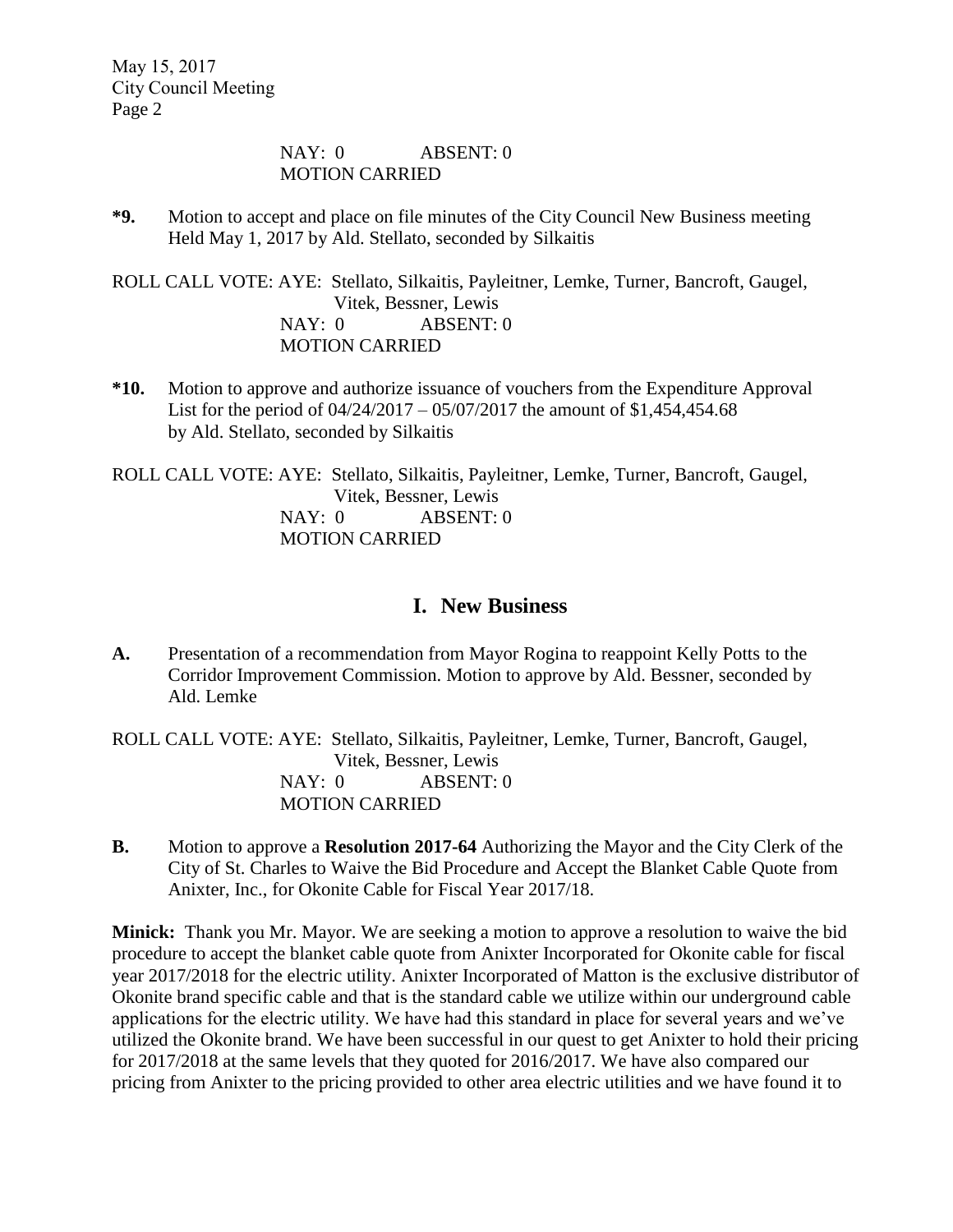be extremely competitive and in line with what they charge others who use the Okonite cable. So, with that I'd be happy to answer any questions anyone may have.

**Rogina:** Before we take a motion, are there any questions?

**Gaugel:** Is the escalation for metal pricing fluctuation reflected in this years contract the same as it was in last years contract?

**Minick:** Yes, it's a spot purchase, plus and minus.

Lemke: Is there any amount "not to exceed"?

**Minick:** Typically we utilize what we need and because of the metals escalation it is hard to pin point an exact and precise number. I can tell you that it depends on how many projects we have. Typically we use somewhere between five hundred thousand dollars and six hundred twenty thousand dollars a year for this particular cable but, we don't set a specific budgeted amount, per say. If we have projects that are outside the budget, for example, if someone were to come in and need a new service or something along those lines, there are revenues to offset the expenditures for the additional cable.

Motion to approve by Ald. Lemke, seconded by Ald. Silkaitis

ROLL CALL VOTE: AYE: Stellato, Silkaitis, Payleitner, Lemke, Turner, Bancroft, Gaugel, Vitek, Bessner, Lewis NAY: 0 ABSENT: 0 MOTION CARRIED

## **II. Committee Reports**

## **A. Government Operations – Ald. Bancroft**

1. Motion to approve an Outdoor Patio Permit for Vintage 53 located at 162 S 1<sup>st</sup> Street, Unit C by Ald. Bancroft, seconded by Ald. Gaugel

**Payleitner:** I appreciate Mr. Graddo jumping through all the hoops we asked you to do and I was able to walk in the taped area. While it is to the letter of the code, it still feels tight to me. Just one question, you have 6 table in one drawing and four tables in another drawing. What do you think it is going to be?

**Mr. Graddo:** I am meeting with my carpenter on Wednesday and we're going to see what the best way to utilize the space would be. It would likely be no fewer than four and no more than six.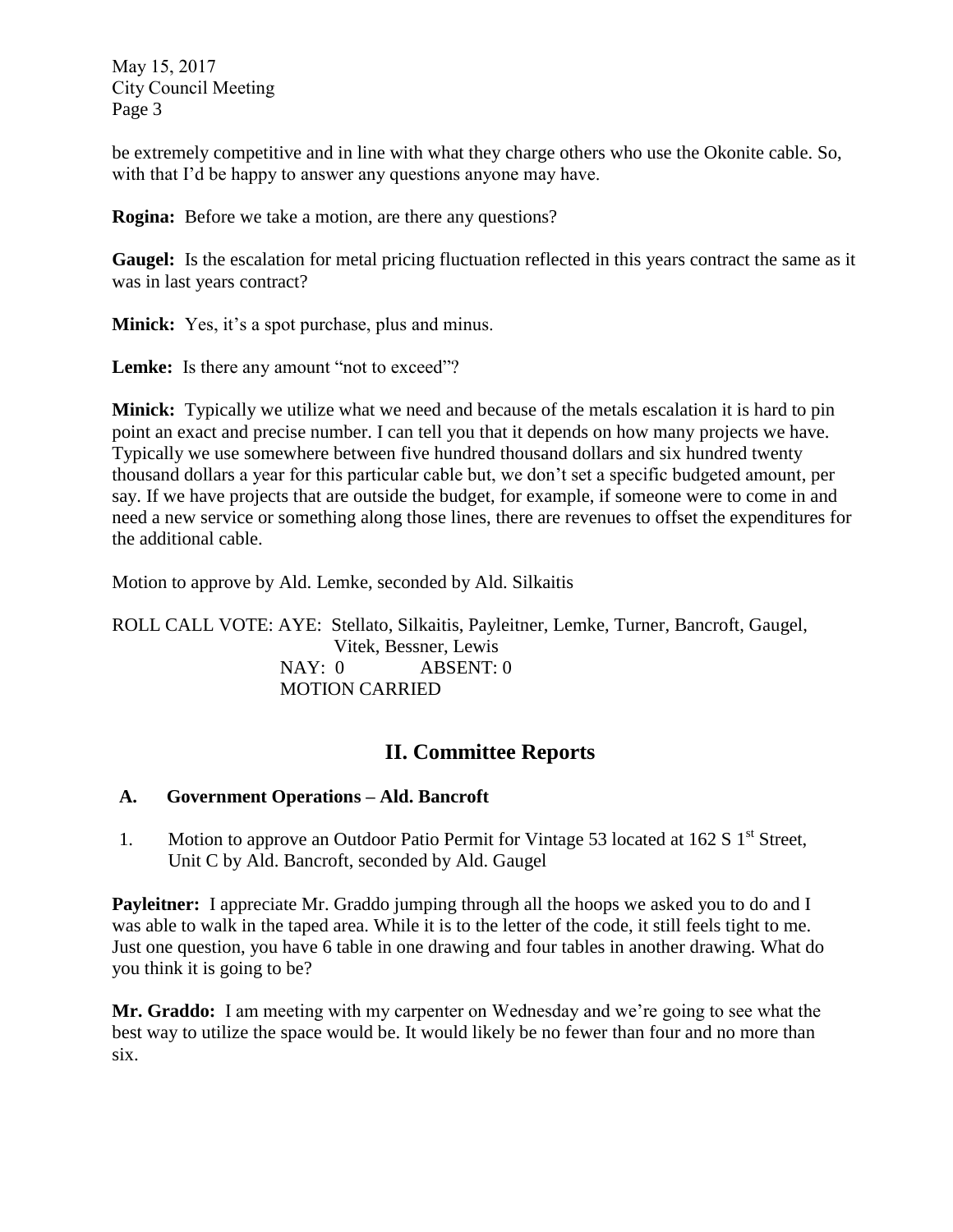**Payleitner:** Ok, got it so somewhere between there. I feel bad that when we had the opportunity to make the sidewalk wider before we set the building footprint, and now there isn't anything we can do about it now. My concern moving forward is there may be other business that will want to do the same; probably not in the building you're in but maybe down the street, building two or three. My next question is, even though there is an expense involved is it correct that we're just approving this for half the year? The permits go until July 23rd.

**Rogina:** I'll defer to staff on this.

**Robert Vann:** These permits are half year permits per the TIF requirements. What happens is the owner will come in and request approval. We receive a number of applications to continue with outside dining with alcohol and then we review and see if there are or were any issues and then we reassign if there are no problems.

Payleitner: So, they do not come back to us (City Council)?

**Vann:** Correct. In the past practices, like the ones we have in the plaza, same practice.

**Rogina:** If I may piggy back on what Bob just said, you mention the TIF and because of that he is also here so seek changes to his license, that is in the summery, not in the motion, so the motion itself is proper. We should indicate that he is going to change his license from a C to a B to correspond to the TIF.

**Payleitner:** That was what I was speaking to when I talked about the "hoops". I'm just concerned that once we approve this, the five feet you cannot walk two people down the street. It's kind of narrow.

**Rogina:** My comment that I'd like to pass along, for whatever its worth, we have business people in the crowd, we have citizens in the crowd, I was on 1<sup>St</sup> Street at 10am on Saturday. I want to tell you, it wasn't in front of this mans establishment but in front of Brunch Café, there are benches out there and it did my heart good to see a lot of people standing around waiting to get into the place. That told me they're doing a wonderful job. I think when we have that kind of activity there's going to be some possible inconveniences I suppose and that's going to happen. I tried to do a cost benefit on this thing and I think the benefit of business activity on  $1<sup>st</sup>$  Street is greater. I agree with you, if it gets to a point where nobody can walk down there, we have to do something about that. I wholeheartedly agree with you on that point. At this point, compared to what 1<sup>St</sup> Street was just three or four years ago, or six years ago when you and I first started here, I'm just bubbling with joy here.

**Payleitner:** I also don't want to prevent business on the same side of the street from not getting that foot traffic. That people will choose to walk on the other side because it is more open.

**Rogina:** At the Brunch Café, people were just standing around because they're waiting to get in and sitting on the benches. People who are walking down there are going to have to go through all these people.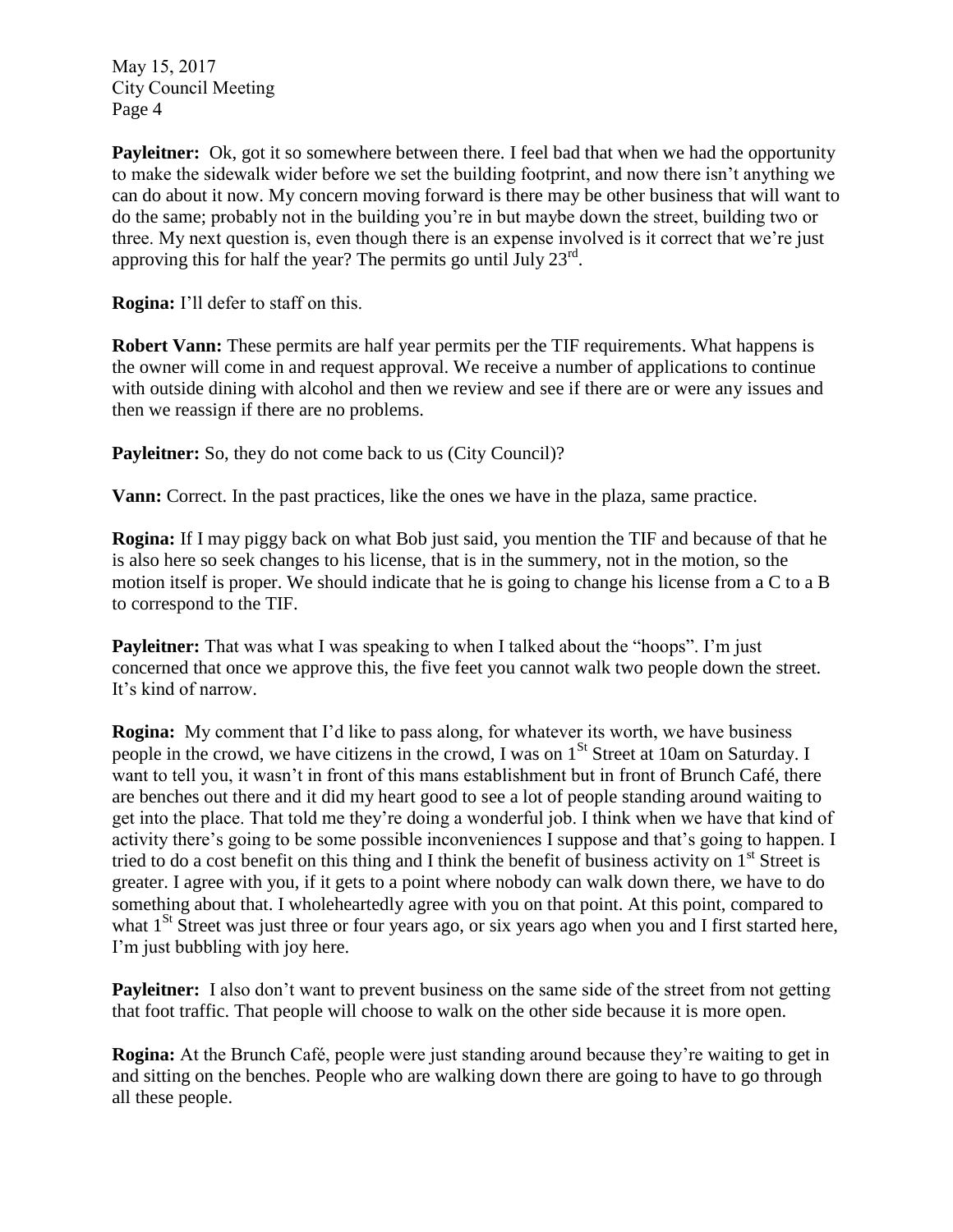**Payleitner:** What I'm trying to say is I'd like to approve this through July 23<sup>rd</sup> and see how it goes. I know there is expense involved.

**Rogina:** You can certainly amend the motion, the motion is to approve the outdoor patio as it's described in your packet and we're adding to that that he'd like to change from a C to a B license. So, that is an amendment already on the motion, a friendly amendment that I don't think anyone is objecting to.

**Payleitner:** Before we amend the motion, Mr. Vann you say that you go-ahead and process the second permit based on if there are no issues.

**Vann:** Correct

**Payleitner:** If you brought up issues and we had concerns, could it be revisited without amending our motion?

**Vann:** That is up to the council. There are standards that are put into place for clearance, assuming that he is not going to change that.

**Payleitner:** Right, what if it does prevent pedestrian traffic, what if it does affect other business because everyone is walking on the other side of the street. That is the concern I have. I'm sure it will be a wonderful presentation at Vintage 53. I just don't want to commit us, rather over commit us, on this.

**Mayor Rogina:** Do you want to amend?

**Payleitner:** No, I just want to be sure that if there is an issue that we can bring it up before the renewal of the permit, that's all. That's what I'm asking.

**Mayor Rogina:** The citizens of this community are not afraid to let us know if there is a problem.

**Silkaitis:** Before you renew this, if you could actually inform the council if there were any issues? I don't have any problems with trying this. I do agree with Rita's concerns about the foot traffic. But, if there's no problems, than I'm fine with it. I'd just like to hear something before you make the final approval.

**Vann:** Typically, if we have any issues we'll notify the business owner and let them know. We've had that in the past and it's worked out well.

**Silkaitis:** That's all I'll request and I'm fine with that.

**Lewis:** I'd like to reiterate what both Aldermen Payleitner and Silkaitis said and I appreciate that you've done what we have asked you to do, thank you. I like the idea that maybe we can revisit this the next time around. I think it does state in the ordnance that it is not guaranteed for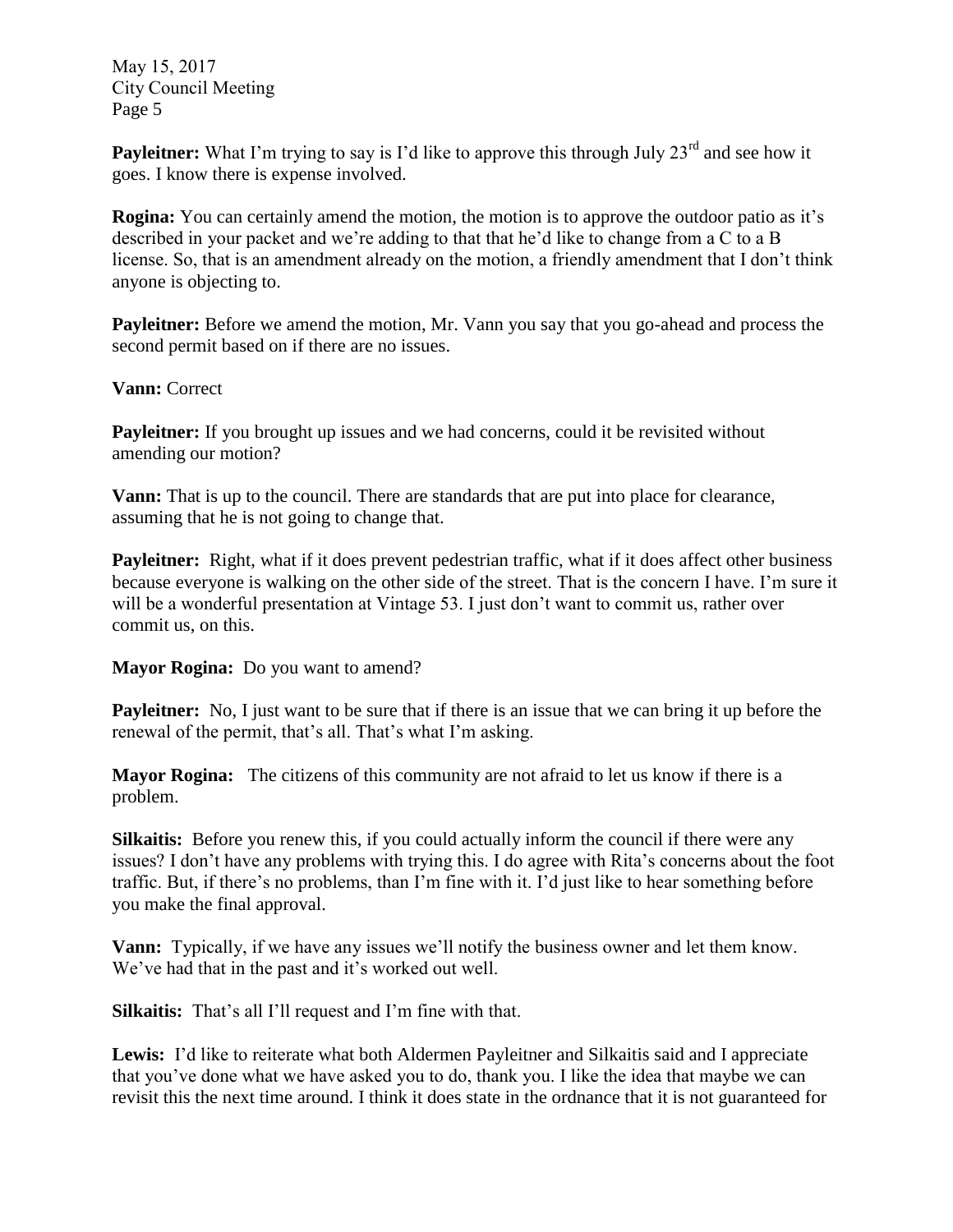anybody that it is an automatic renewal so you see that going into it. I think this is a good compromise and we can see what happens. Thank you.

**Rogina:** Thank you, anyone else? Does everyone understand the motion?

## ROLL CALL VOTE: AYE: Stellato, Silkaitis, Payleitner, Lemke, Turner, Bancroft, Gaugel, Vitek, Bessner, Lewis NAY: 0 ABSENT: 0 MOTION CARRIED

### **B. Government Services**

\*1. Motion to approve and place on file the Minutes of the March 27, 2017 Government Services Committee Meeting by Ald. Stellato, seconded by Silkaitis.

ROLL CALL VOTE: AYE: Stellato, Silkaitis, Payleitner, Lemke, Turner, Bancroft, Gaugel, Vitek, Bessner NAY: 0 ABSENT: 0 MOTION CARRIED

### **C. Planning and Development**

**\*1.** Motion to approve Use of Amplification Equipment for the 2017 Festival of the Fox by Ald. Stellato, seconded by Silkaitis.

ROLL CALL VOTE: AYE: Stellato, Silkaitis, Payleitner, Lemke, Turner, Bancroft, Gaugel, Vitek, Bessner, Lewis NAY: 0 ABSENT: 0 MOTION CARRIED

2. Motion to approve a **Resolution 2017-65**Authorizing the Mayor and City Clerk of the City of St. Charles to Execute and Amendment to a Commercial Corridor and Downtown Business Economic Incentive Award between the City of St. Charles and Nick Smith (1650 W. Main Street-Alexander's Café). Motion by Ald. Bessner, seconded by Ald. Bancroft

ROLL CALL VOTE: AYE: Stellato, Silkaitis, Lemke, Turner, Bancroft, Gaugel, Vitek, Bessner NAY: Payleitner, Lewis ABSENT: 0 MOTION CARRIED

\*3. Motion to accept and place on file Plan Commission Resolution 9-2017 A Resolution Recommending Approval of a PUD Preliminary Plan for Generation Rescue (Lot 2 – Tyler & 64 Business Park PUD) (Vincent Fiore) by Ald. Stellato, seconded by Silkaitis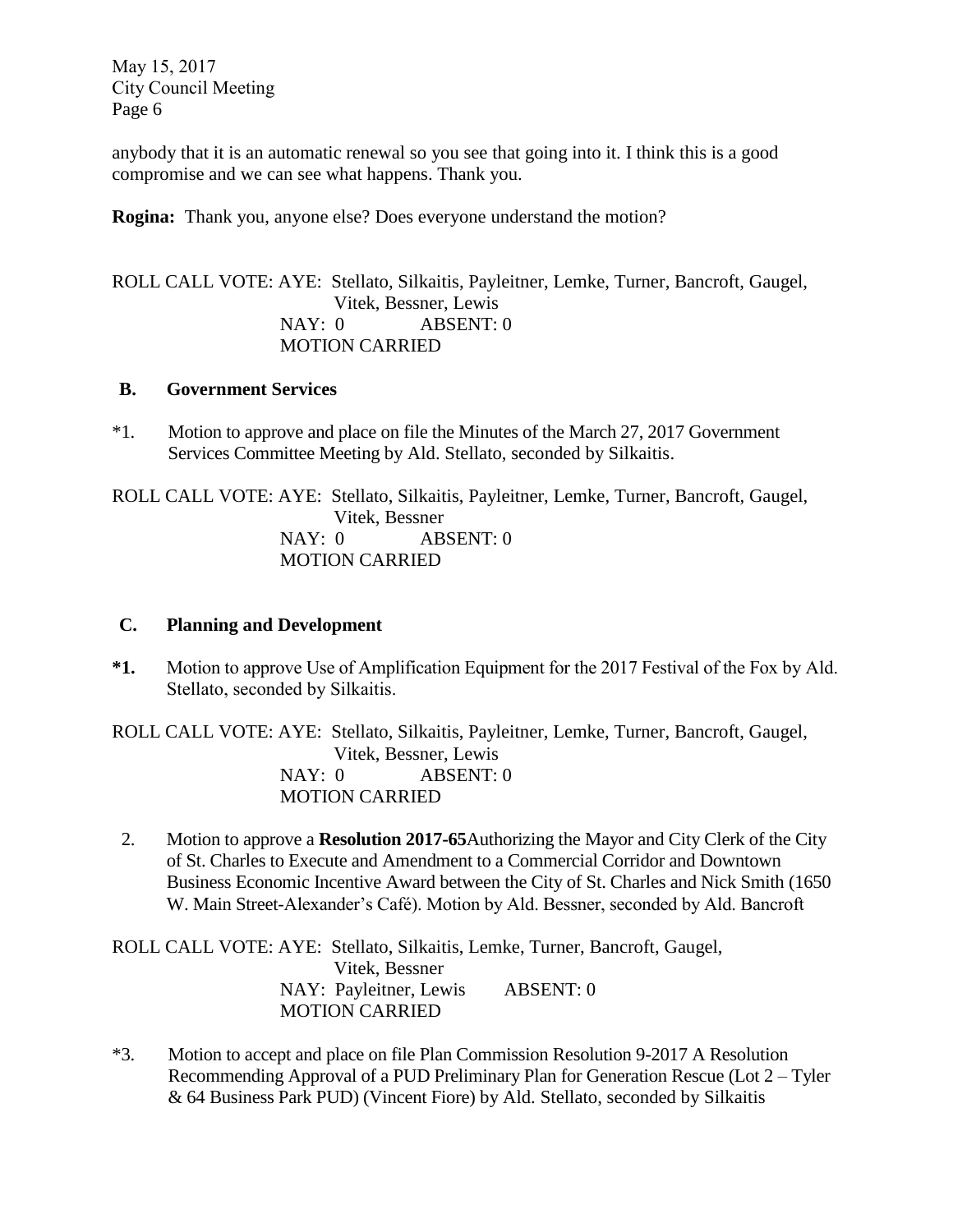ROLL CALL VOTE: AYE: Stellato, Silkaitis, Payleitner, Lemke, Turner, Bancroft, Gaugel, Vitek, Bessner, Lewis NAY: 0 ABSENT: 0 MOTION CARRIED

\*4. Motion to approve An **Ordinance 2017-Z-12** Granting Approval of a PUD Preliminary Plan for Generation Rescue (Part of Lot 2, Tyler & 64 Business Park PUD) by Ald. Stellato, seconded by Silkaitis

ROLL CALL VOTE: AYE: Stellato, Silkaitis, Payleitner, Lemke, Turner, Bancroft, Gaugel, Vitek, Bessner, Lewis NAY: 0 ABSENT: 0 MOTION CARRIED

\*5. Motion to accept and place on file Historic Preservation Commission Resolution 3-2017 A Resolution Recommending Approval for Landmark Designation (412 Fulton Avenue – Charles S. McCornack House) by Ald. Stellato, seconded by Silkaitis

ROLL CALL VOTE: AYE: Stellato, Silkaitis, Payleitner, Lemke, Turner, Bancroft, Gaugel, Vitek, Bessner, Lewis NAY: 0 ABSENT: 0 MOTION CARRIED

\*6. Motion to approve An **Ordinance 2017-Z-13** Designating Certain Property as a Historic Landmark (412 Fulton Avenue – Charles S. McCornack House) by Ald. Stellato, seconded by Silkaitis

ROLL CALL VOTE: AYE: Stellato, Silkaitis, Payleitner, Lemke, Turner, Bancroft, Gaugel, Vitek, Bessner, Lewis NAY: 0 ABSENT: 0 MOTION CARRIED

\*7. Motion to accept and place on file Historic Preservation Commission Resolution No. 4- 2017 A Resolution Recommending Approval of A Façade Improvement Grant Application (228 W. Main St. – Ghoulish Mortals/As Cute As It Gets) by Ald. Stellato, seconded by Silkaitis

ROLL CALL VOTE: AYE: Stellato, Silkaitis, Payleitner, Lemke, Turner, Bancroft, Gaugel, Vitek, Bessner, Lewis NAY: 0 ABSENT: 0 MOTION CARRIED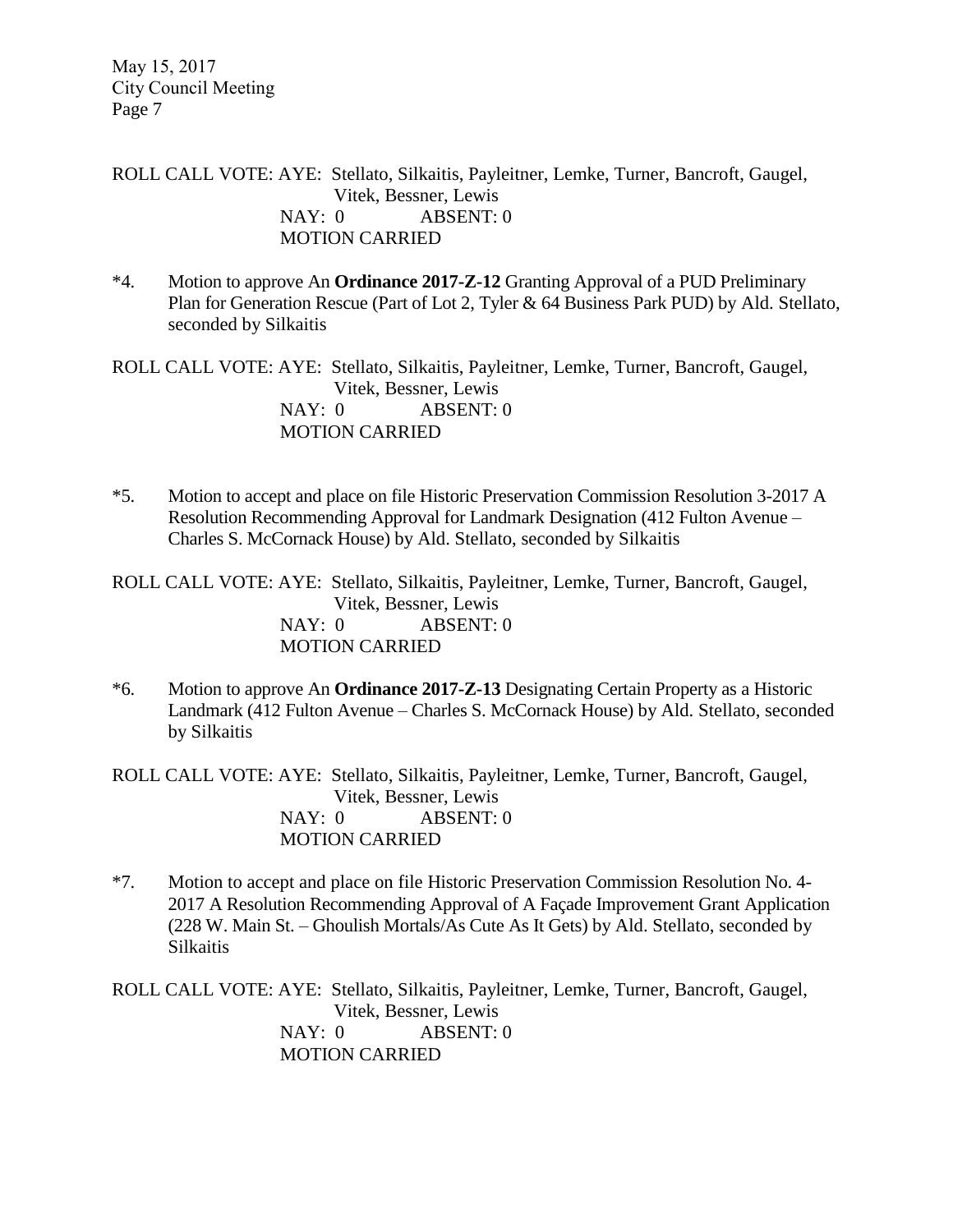\*8. Motion to approve A **Resolution 2017-66** Authorizing the Mayor and City Council to Execute a Façade Improvement Agreement between the City of St. Charles and Dove Thiselton (228 W. Main St. – Ghoulish Mortals  $\&$  As Cute As It Gets) by Ald. Stellato, seconded by Silkaitis

ROLL CALL VOTE: AYE: Stellato, Silkaitis, Payleitner, Lemke, Turner, Bancroft, Gaugel, Vitek, Bessner, Lewis NAY: 0 ABSENT: 0 MOTION CARRIED

\*9. Motion to approve a **Resolution 2017-67** Authorizing the Mayor and City Clerk of the City of St. Charles to approve a plat of Easement for Public Utilities between SC Out Parcels One LLC and the City of St. Charles (3710 E. Main St.-Cooper's Hawk) by Ald. Stellato, seconded by Silkaitis

ROLL CALL VOTE: AYE: Stellato, Silkaitis, Payleitner, Lemke, Turner, Bancroft, Gaugel, Vitek, Bessner, Lewis NAY: 0 ABSENT: 0 MOTION CARRIED

\*10. Motion to approve a **Resolution 2017-68** Authorizing the Mayor and City Clerk of the City of St. Charles to Approve a Plat of Vacation between SC Out Parcels One LLC and the City of St. Charles (3710 E. Main St./Cooper's Hawk) by Ald. Stellato, seconded by Silkaitis

ROLL CALL VOTE: AYE: Stellato, Silkaitis, Payleitner, Lemke, Turner, Bancroft, Gaugel, Vitek, Bessner, Lewis NAY: 0 ABSENT: 0 MOTION CARRIED

\*11. Motion to approve a **Resolution 2017-69** Authorizing the Mayor and City Clerk of the City of St. Charles to approve a Plat of Plat of Easement for Public Utilities between SC Out Parcels One LLC and the City of St. Charles (3830 E. Main St./Quad Retail Building/Starbucks) by Ald. Stellato, seconded by Silkaitis

ROLL CALL VOTE: AYE: Stellato, Silkaitis, Payleitner, Lemke, Turner, Bancroft, Gaugel, Vitek, Bessner, Lewis NAY: 0 ABSENT: 0 MOTION CARRIED

\*12. Motion to approve and execute an Acceptance Resolution for Public Utilities for SC Out Parcels One LLC at 3710 and 3830 E. Main St. by Ald. Stellato, seconded by Silkaitis